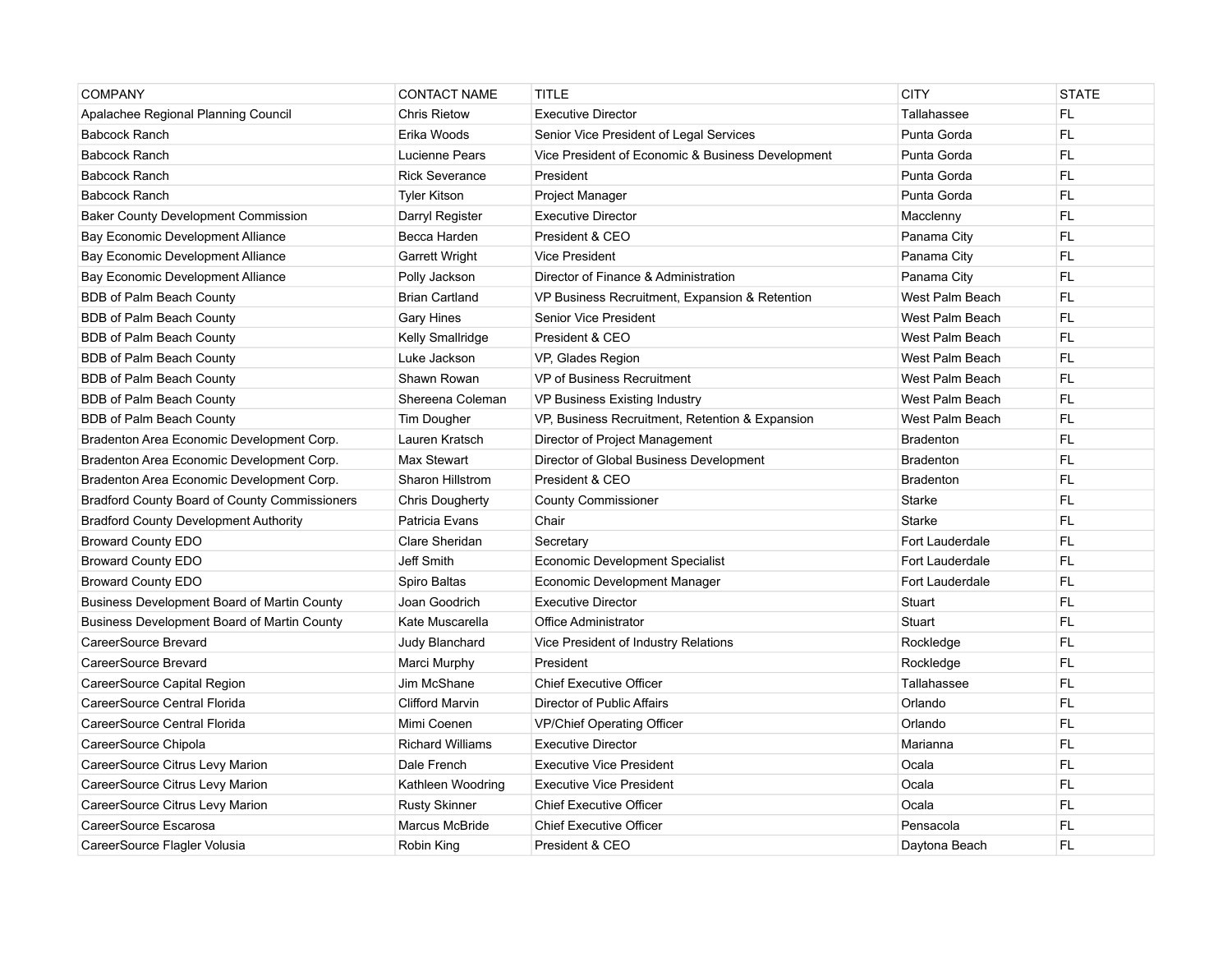| CareerSource Florida                         | <b>Adriane Grant</b>                  | Vice President of External Affairs                                       | Tallahassee     | FL        |
|----------------------------------------------|---------------------------------------|--------------------------------------------------------------------------|-----------------|-----------|
| CareerSource Florida                         | Andra Cornelius                       | Senior Vice President, Business & Workforce Development                  | Tallahassee     | <b>FL</b> |
| CareerSource Florida                         | Carmen Hilbert                        | Director, Business and Workforce Development                             | Tallahassee     | <b>FL</b> |
| CareerSource Florida                         | Dehryl McCall                         | Director, Business & Workforce Development                               | Tallahassee     | <b>FL</b> |
| CareerSource Florida                         | Lisa Cramer                           | <b>Executive Assistant</b>                                               | Tallahassee     | <b>FL</b> |
| CareerSource Florida                         | Michelle Dennard                      | <b>Chief Executive Officer</b>                                           | Tallahassee     | <b>FL</b> |
| CareerSource Gulf Coast                      | Kimberly Bodine                       | <b>Executive Director</b>                                                | Panama City     | <b>FL</b> |
| CareerSource North Central Florida           | <b>Frank Avery</b>                    | <b>Executive Director</b>                                                | Gainesville     | FL.       |
| CareerSource North Florida                   | Diane Head                            | <b>Executive Director</b>                                                | Madison         | <b>FL</b> |
| CareerSource Northeast Florida               | <b>Bruce Ferguson</b>                 | President                                                                | Fleming Island  | <b>FL</b> |
| CareerSource Palm Beach County               | <b>Charles Duval</b>                  | <b>Vice President Business Services</b>                                  | West Palm Beach | FL.       |
| CareerSource Palm Beach County               | Julia Dattolo                         | <b>Chief Executive Officer</b>                                           | West Palm Beach | <b>FL</b> |
| CareerSource Palm Beach County               | <b>Michael Corbit</b>                 | <b>Vice President Business Services</b>                                  | West Palm Beach | <b>FL</b> |
| CareerSource Polk                            | Stacy Campbell-Domine President & CEO |                                                                          | <b>Bartow</b>   | <b>FL</b> |
| CareerSource Research Coast                  | <b>Brian Bauer</b>                    | Vice President of Administration                                         | Port St. Lucie  | <b>FL</b> |
| CareerSource Suncoast                        | Ted Ehrlichman                        | President & CEO                                                          | Bradenton       | <b>FL</b> |
| CareerSource Tampa Bay                       | Dan Schneckenburger                   | Director, Business Services                                              | Tampa           | <b>FL</b> |
| CareerSource Tampa Bay                       | John Flanagan                         | <b>Chief Executive Officer</b>                                           | Tampa           | <b>FL</b> |
| CareerSource Tampa Bay                       | Juditte Dorcy                         | <b>Chief Operating Officer</b>                                           | Tampa           | FL.       |
| CareerSource Tampa Bay                       | Maria Suarez                          | Sector Strategist - Healthcare & Life Sciences                           | Tampa           | <b>FL</b> |
| CareerSource Tampa Bay                       | Saleema Bennett                       | Sector Strategist - Retail, Hospitality & Tourism                        | Tampa           | <b>FL</b> |
| Central Florida Development Council          | <b>Alex Price</b>                     | <b>Business Development Associate</b>                                    | Lakeland        | <b>FL</b> |
| Central Florida Development Council          | Javier Marin                          | Vice President of Business Development                                   | Lakeland        | <b>FL</b> |
| Central Florida Development Council          | Lindsay Zimmerman                     | Senior Vice President and Chief Operating Officer                        | Lakeland        | <b>FL</b> |
| Central Florida Development Council          | Sean Malott                           | President & CEO                                                          | Lakeland        | <b>FL</b> |
| <b>Charlotte County Economic Development</b> | Amanda Benton                         | Redevelopment Coordinator                                                | Port Charlotte  | <b>FL</b> |
| <b>Charlotte County Economic Development</b> | Dave Gammon                           | Director                                                                 | Port Charlotte  | <b>FL</b> |
| Charlotte County Economic Development        | Janet Johnson                         | <b>Executive Assistant</b>                                               | Port Charlotte  | <b>FL</b> |
| <b>Charlotte County Economic Development</b> | Joshua Hudson                         | Redevelopment Manager                                                    | Port Charlotte  | <b>FL</b> |
| <b>Charlotte County Economic Development</b> | Kay Tracy                             | <b>Business Recruitment Manager</b>                                      | Port Charlotte  | <b>FL</b> |
| City of Cape Coral                           | Karen Ramos                           | <b>Business Development Specialist</b>                                   | Cape Coral      | <b>FL</b> |
| City of Cape Coral                           | Nita Whaley                           | <b>Business Recruitment/Retention Specialist</b>                         | Cape Coral      | FL.       |
| City of Cape Coral                           | Ricardo Noguera                       | Economic Development Manager                                             | Cape Coral      | <b>FL</b> |
| City of Clearwater                           | Audra Aja                             | Small Business and Entrepreneurial Development Coordinator in Clearwater |                 | <b>FL</b> |
| City of Clearwater                           | Denise Sanderson                      | Economic Development and Housing Director                                | Clearwater      | FL        |
| City of Clearwater                           | Stephanie Scalos                      | Economic Development Coordinator                                         | Clearwater      | <b>FL</b> |
| City of Cocoa                                | Angela Essing                         | Economic Development Manager                                             | Cocoa           | <b>FL</b> |
| City of Cocoa                                | Charlene Neuterman                    | Deputy Community Services Director                                       | Cocoa           | <b>FL</b> |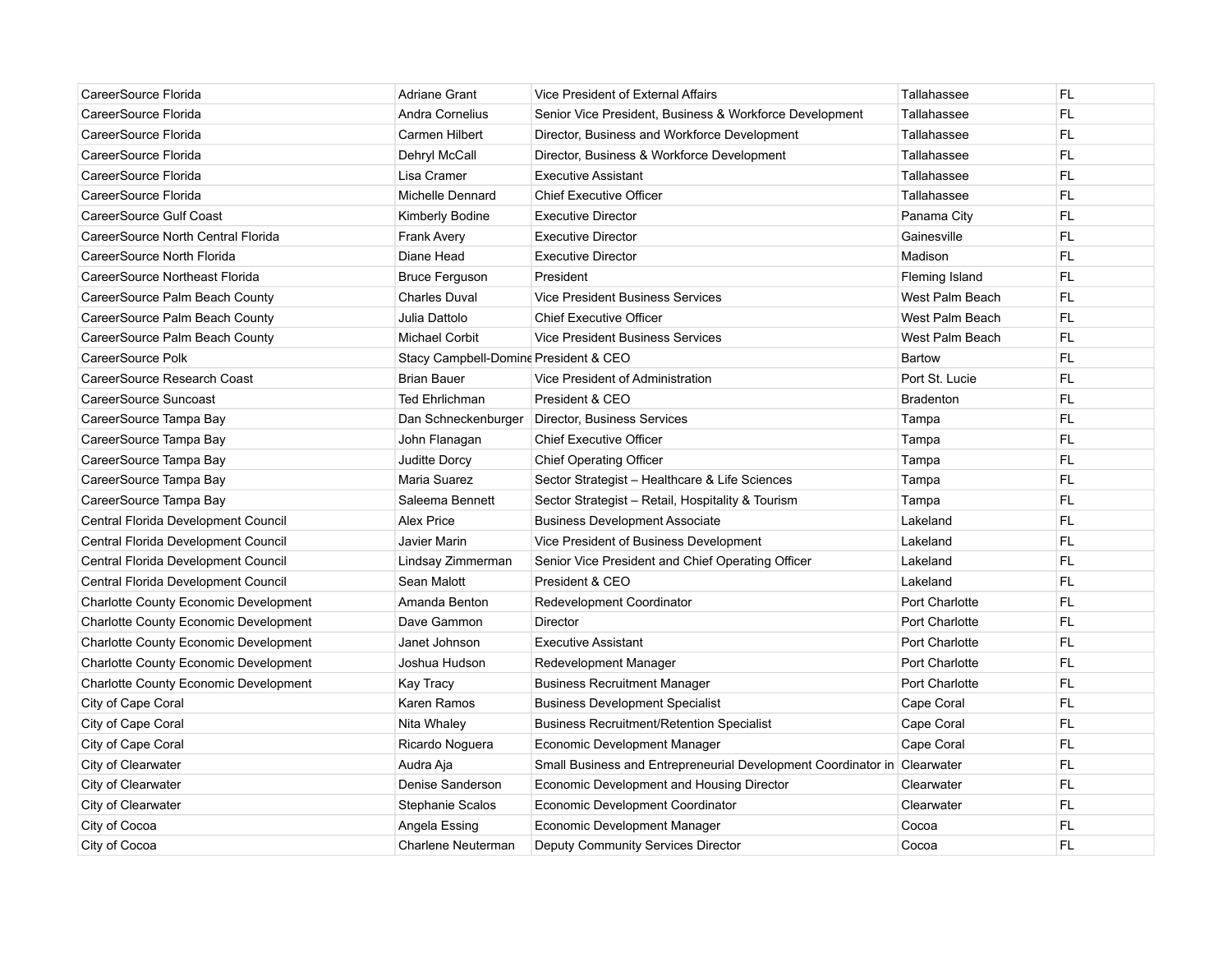| City of Cocoa                               | Nancy Bunt                 | <b>Community Services Director</b>                                 | Cocoa                | FL        |
|---------------------------------------------|----------------------------|--------------------------------------------------------------------|----------------------|-----------|
| City of Coral Springs                       | Diana Scarpetta            | Economic Development Coordinator                                   | Coral Springs        | <b>FL</b> |
| City of Coral Springs                       | Kristi Bartlett            | Director of Economic Development                                   | Coral Springs        | <b>FL</b> |
| City of Coral Springs                       | Yuu Soubra                 | Economic Development Coordinator                                   | Coral Springs        | FL        |
| City of Daytona Shores                      | Nancy Maddox               | Recreation and Economic Development Director                       | Daytona Beach Shores | FL        |
| City of DeBary                              | Shari Simmans              | Director, Economic Development, Communications, & Governmei DeBary |                      | <b>FL</b> |
| City of Delray Beach                        | Amanda Vilain              | <b>Executive Administrative Assistant</b>                          | Delray Beach         | FL.       |
| City of Delray Beach                        | Sara Maxfield              | <b>Economic Development Director</b>                               | Delray Beach         | FL        |
| City of Deltona                             | Jerry Mayes                | Economic Development Manager                                       | Deltona              | <b>FL</b> |
| City of Fort Lauderdale                     | Daphnee Sainbil            | Government & External Affairs Manager                              | Fort Lauderdale      | <b>FL</b> |
| City of Fort Lauderdale                     | Krystal Permanan           | Economic Development Program Analyst                               | Fort Lauderdale      | FL.       |
| City of Fort Lauderdale                     | Suzy Joseph                | Economic & Program Analyst                                         | Fort Lauderdale      | FL        |
| City of Fort Myers                          | Barbara Carr               | Business and Economic Development Administrator                    | <b>Fort Myers</b>    | <b>FL</b> |
| City of Gretna                              | Antonio Jefferson          | <b>City Manager</b>                                                | Gretna               | FL        |
| City of Hollywood                           | Herb Conde-Parlato         | Economic Development Manager                                       | Hollywood            | <b>FL</b> |
| City of Kissimmee                           | Belinda O Kirkegard        | <b>Economic Development Director</b>                               | Kissimmee            | <b>FL</b> |
| City of Kissimmee                           | Deirdre Shaw               | Economic Development Analyst                                       | Kissimmee            | FL        |
| City of Kissimmee                           | Samia Singleton            | <b>CRA</b> Manager                                                 | Kissimmee            | <b>FL</b> |
| City of Largo                               | Isabella Nunez             | Economic Development Coordinator                                   | Largo                | <b>FL</b> |
| City of Largo                               | Karisa Rojas-Norton        | Economic Development Manager                                       | Largo                | FL        |
| City of Longwood                            | Tom Krueger                | Economic Development Manager                                       | Longwood             | FL        |
| City of Miramar                             | <b>Clint Conliffe</b>      | Economic Development Analyst                                       | Miramar              | FL.       |
| City of Miramar                             | Johnie Douglas             | <b>Business Development Coordinator</b>                            | Miramar              | <b>FL</b> |
| City of Miramar                             | Tara Rumph                 | Department Coordinator                                             | Miramar              | <b>FL</b> |
| City of New Smyrna Beach                    | <b>Christopher Edwards</b> | Economic Development & CRA Director                                | New Smyrna Beach     | FL        |
| City of North Port                          | Mel Thomas                 | Economic Development Manager                                       | North Port           | <b>FL</b> |
| City of Ormond Beach                        | <b>Brian Rademacher</b>    | Economic Development Director                                      | Ormond Beach         | FL        |
| City of Pinellas Park                       | Amanda Conte               | Economic Development Coordinator                                   | <b>Pinellas Park</b> | FL        |
| City of Pinellas Park                       | Laura Canary               | Economic Development Manager                                       | <b>Pinellas Park</b> | <b>FL</b> |
| City of Pinellas Park                       | Nick Colonna               | Planning & Development Services Director                           | <b>Pinellas Park</b> | FL        |
| City Of Pinellas Park                       | Shannon D Coughlin         | Economic Development Manager                                       | <b>Pinellas Park</b> | <b>FL</b> |
| City of Pinellas Park                       | <b>Travis Webster</b>      | Economic Development Technician                                    | <b>Pinellas Park</b> | <b>FL</b> |
| City of Port St. Lucie                      | Elijah Wooten              | <b>Business Navigator</b>                                          | Port St. Lucie       | <b>FL</b> |
| City of Sanford                             | Pamela Lynch               | CRA Project Manager/Economic Development                           | Lake Mary            | FL        |
| City of Sanford                             | Teresa Teague              | Administrative Assistant III                                       | Lake Mary            | <b>FL</b> |
| City of Sanford                             | Tom Tomerlin               | <b>Executive Director</b>                                          | Lake Mary            | <b>FL</b> |
| City of St. Cloud                           | <b>Antranette Forbes</b>   | Economic Development & Special Projects Manager                    | St. Cloud            | FL        |
| City of St. Petersburg Economic Development | Jessica Eilerman           | <b>Business Development Manager</b>                                | St Petersburg        | <b>FL</b> |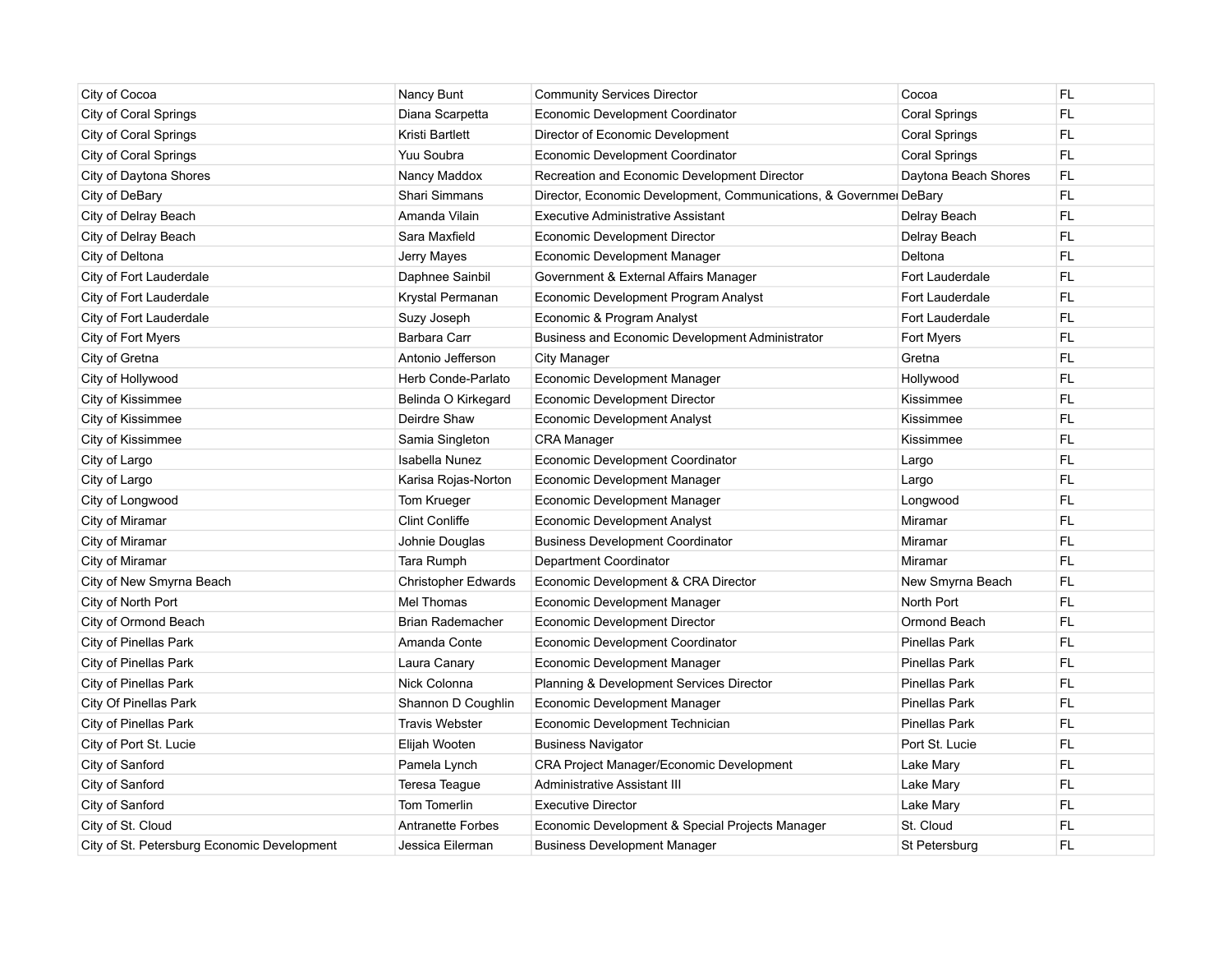| City of Sunrise                                  | Danielle Lima            | Economic and Community Enrichment Manager                                    | Sunrise              | FL        |
|--------------------------------------------------|--------------------------|------------------------------------------------------------------------------|----------------------|-----------|
| City of Tavares                                  | Cheri Moan               | Operations Coordinator in Economic Development                               | Tavares              | <b>FL</b> |
| City of Tavares                                  | John Drury               | City Administrator                                                           | <b>Tavares</b>       | FL        |
| City of Tavares                                  | <b>Robert Tweedie</b>    | Economic Development Director                                                | Tavares              | FL.       |
| City of Titusville                               | Lisa Nicholas            | Economic Development Director                                                | Titusville           | FL.       |
| City of West Palm Beach                          | Rebecca DeLaRosa         | Director of Economic Development                                             | West Palm Beach      | FL        |
| City of Wilton Manors                            | <b>Kimberley Allonce</b> | Economic Development Manager                                                 | <b>Wilton Manors</b> | FL.       |
| Clay County Economic Development Corporation     | Laura Pavlus             | Interim President                                                            | Fleming Island       | FL.       |
| <b>Coastal Cloud</b>                             | Erin Gillespie           | Director, Public Sector, State of Florida                                    | Tallahassee          | FL.       |
| College of Central Florida                       | Jennifer Fryns           | Associate Vice President                                                     | Ocala                | <b>FL</b> |
| Collier County Business & Economic Development   | <b>Charles Kammerer</b>  | <b>Senior Operations Analyst</b>                                             | Naples               | FL        |
| Collier County Business & Economic Development   | <b>Lincoln Price</b>     | Economic Research Analyst                                                    | <b>Naples</b>        | FL        |
| Collier County Business & Economic Development   | Sean Callahan            | Deputy County Manager                                                        | Naples               | FL        |
| Columbia County Economic Development             | Glenn J. Hunter          | <b>Executive Director</b>                                                    | Lake City            | <b>FL</b> |
| CSX-Transportation                               | Aubrey Brown             | Manager Industrial Development                                               | Jacksonville         | FL        |
| CSX-Transportation                               | Rashard Howard           | <b>Business Development</b>                                                  | Jacksonville         | <b>FL</b> |
| Dania Beach Community Redevlopment Agency        | Michael Chen             | <b>Executive Director</b>                                                    | Dania Beach          | FL.       |
| Daytona State College                            | <b>Shervl Weems</b>      | Assistant Vice President - Workforce Programs and Continuing E(Daytona Beach |                      | FL.       |
| Deerfield Beach Economic Development Council     | Dave Mirantz             | <b>Executive Director</b>                                                    | Deerfield Beach      | FL        |
| DeSoto County Economic Development Office        | <b>Tara Poulton</b>      | <b>Special Projects Director</b>                                             | Arcadia              | FL.       |
| Duke Energy                                      | Ben Friedman             | Researcher and Data Analyst                                                  | Winter Garden        | FL.       |
| Duke Energy                                      | <b>Chris Wimsatt</b>     | Economic Development Manager, Product Development                            | Winter Garden        | <b>FL</b> |
| Duke Energy                                      | Danielle Ruiz            | Senior Manager, Economic Development                                         | New Port Richey      | FL        |
| Duke Energy                                      | Elizabeth Godwin         | Manager, Economic Development                                                | DeLand               | <b>FL</b> |
| Duke Energy                                      | Elizabeth Yawman         | Manager, Strategic Development                                               | <b>Winter Garden</b> | <b>FL</b> |
| Duke Energy                                      | Joel Gunter              | Economic Development Manager, Industry Recruitment                           | Winter Garden        | FL        |
| Duke Energy                                      | John Fremstad            | Director of Innovation & Competitiveness                                     | Winter Garden        | <b>FL</b> |
| Duke Energy                                      | Lisa Rain                | Manager, Marketing and Economic Development                                  | Winter Garden        | FL        |
| Duke Energy                                      | Marc Hoenstine           | Managing Director, Economic Development                                      | Winter Garden        | FL        |
| Duke Energy                                      | Mary Swoope              | Economic Development Manager, Industry Recruitment                           | Winter Garden        | <b>FL</b> |
| Duke Energy                                      | Peveeta Samuel           | Senior Economic Development Manager for Programs & Complia Winter Garden     |                      | FL        |
| Economic Development Council of Okaloosa County  | Nathan Sparks            | <b>Executive Director</b>                                                    | Fort Walton Beach    | FL.       |
| Economic Development Council of Sarasota County  | Erin Silk                | <b>VP Business Development</b>                                               | Sarasota             | FL.       |
| Economic Development Council of St. Lucie County | Jennifer DuBey           | <b>Business Manager</b>                                                      | Port St. Lucie       | FL.       |
| Economic Development Council of St. Lucie County | Jill Marasa              | Vice President, Business Retention & Expansion                               | Port St. Lucie       | FL        |
| Economic Development Council of St. Lucie County | Peter Tesch              | President                                                                    | Port St. Lucie       | FL        |
| ECS Florida, LLC                                 | William Lenihan          | Director of Business Development                                             | Orlando              | <b>FL</b> |
| EDC of Florida's Space Coast                     | Lynda Weatherman         | President & CEO                                                              | Rockledge            | FL        |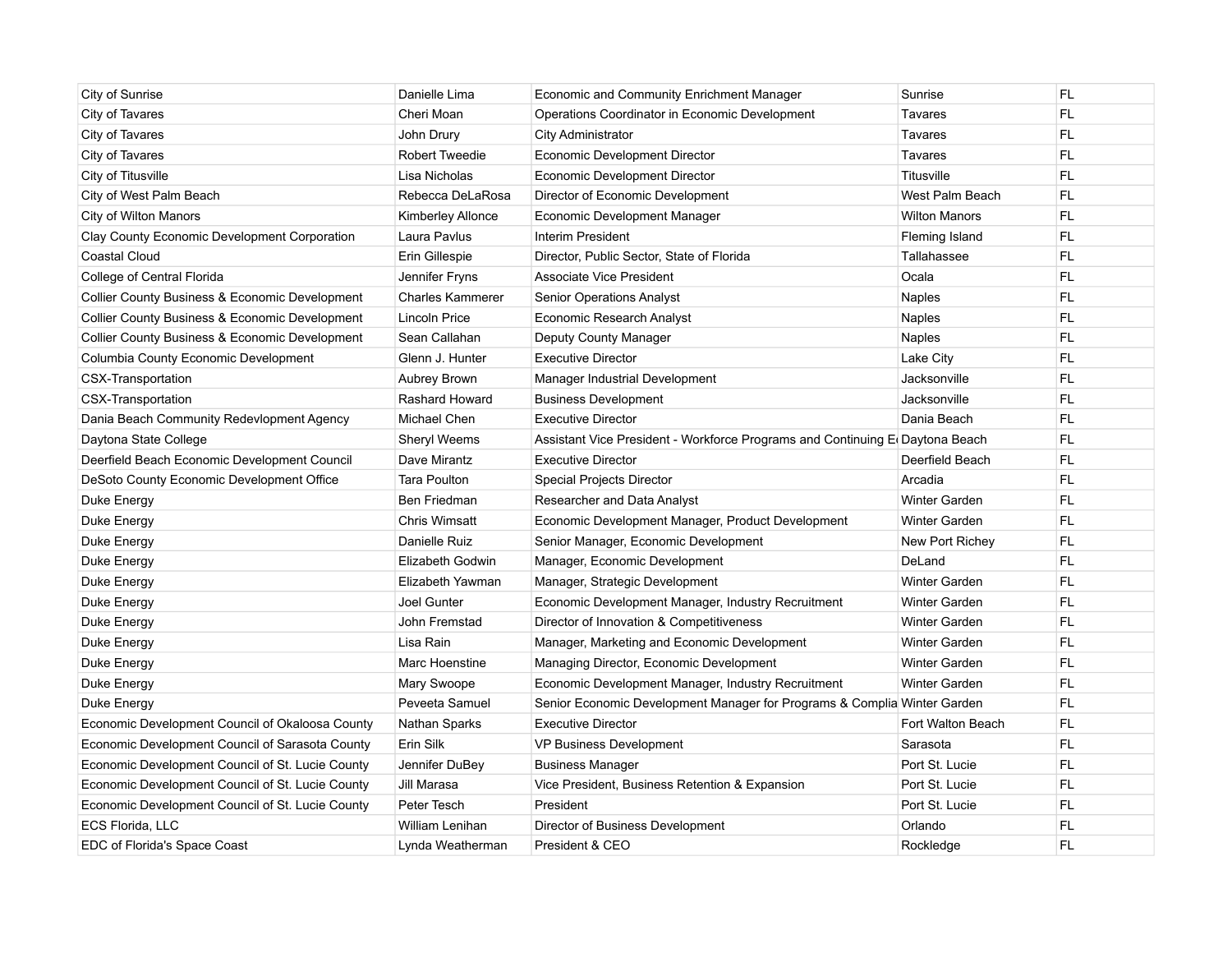| EDC of Florida's Space Coast                             | <b>Trudy McCarthy</b>  | <b>Executive Vice President</b>                                  | Rockledge             | FL.       |
|----------------------------------------------------------|------------------------|------------------------------------------------------------------|-----------------------|-----------|
| Enterprise Florida, Inc.                                 | Abigail Wagner         | Associate, Business Development                                  | Orlando               | FL.       |
| Enterprise Florida, Inc.                                 | Courtney Bacco         | Manager, Outreach                                                | Orlando               | <b>FL</b> |
| Enterprise Florida, Inc.                                 | Destin Wells           | Senior Vice President, Business Development                      | Orlando               | FL.       |
| Enterprise Florida, Inc.                                 | <b>Heather Mauney</b>  | <b>Research Analyst</b>                                          | Orlando               | FL.       |
| Enterprise Florida, Inc.                                 | Jordan Boatwright      | Manager, Foreign Direct Investment                               | Orlando               | FL.       |
| Enterprise Florida, Inc.                                 | Katie Hogan            | Manager, Aviation/Aerospace Defense                              | Orlando               | <b>FL</b> |
| Enterprise Florida, Inc.                                 | Lene Allen             | Vice President, Marketing                                        | Orlando               | <b>FL</b> |
| Enterprise Florida, Inc.                                 | Lori Brundage          | Vice President, Marketing                                        | Orlando               | <b>FL</b> |
| Enterprise Florida, Inc.                                 | Lorna Dusti            | <b>Executive Assistant, Business Development</b>                 | Orlando               | <b>FL</b> |
| Enterprise Florida, Inc.                                 | Marc Adler             | Deputy Secretary of Commerce                                     | Orlando               | <b>FL</b> |
| Enterprise Florida, Inc.                                 | Mason Henson           | Manager, Logistics/Distribution                                  | Orlando               | FL.       |
| Enterprise Florida, Inc.                                 | Paul Mitchell          | VP, Business Development                                         | Orlando               | <b>FL</b> |
| Enterprise Florida, Inc.                                 | Tim Johns              | Senior Director, Manufacturing/Cleantech                         | Orlando               | FL.       |
| <b>Flagler County Department of Economic Opportunity</b> | Dolores Key            | Economic Development Manager                                     | <b>Bunnell</b>        | FL        |
| Florida Development Finance Corporation                  | Ahisha Rodriguez       | PACE Program Coordinator                                         | <b>Winter Springs</b> | FL.       |
| Florida Development Finance Corporation                  | Ryan Bartkus           | PACE Program Manager                                             | <b>Winter Springs</b> | <b>FL</b> |
| Florida Development Finance Corporation                  | <b>William Spivey</b>  | <b>Executive Director</b>                                        | <b>Winter Springs</b> | FL.       |
| Florida First Capital Finance Corporation                | Darcie Norman          | Loan Processing Team Leader                                      | Tallahassee           | FL.       |
| Florida First Capital Finance Corporation                | Deborah Petrell        | SVP, Sales and Marketing Manager                                 | Delray Beach          | FL.       |
| Florida First Capital Finance Corporation                | Guillermo Gutierrez    | Director of Marketing                                            | Tallahassee           | <b>FL</b> |
| Florida First Capital Finance Corporation                | <b>Todd Kocourek</b>   | President & CEO                                                  | Tallahassee           | <b>FL</b> |
| Florida Heartland Economic Region of Opportunity         | <b>Terry Burroughs</b> | Chairman                                                         | Okeechobee            | <b>FL</b> |
| Florida High Tech Corridor                               | Kim Stangle            | <b>Business &amp; Operations Manager</b>                         | Orlando               | <b>FL</b> |
| Florida High Tech Corridor                               | Paul A. Sohl           | <b>Chief Executive Officer</b>                                   | Orlando               | FL.       |
| Florida Institute of Technology                          | Robert Salonen         | Director, Government Affairs & Strategic Partnerships            | Melbourne             | <b>FL</b> |
| Florida Institute of Technology                          | T. Dwayne McCay        | President                                                        | Melbourne             | <b>FL</b> |
| Florida Institute of Technology                          | <b>Winston Scott</b>   | Senior VP for External Relations & Economic Development          | Melbourne             | <b>FL</b> |
| Florida Ports Council, Inc.                              | Michael Rubin          | President & CEO                                                  | Tallahassee           | FL.       |
| Florida Power & Light Co.                                | Aaron Michael          | Senior Economic Development Project Manager                      | Juno Beach            | <b>FL</b> |
| Florida Power & Light Co.                                | Aneisha Graydon        | Project Manager                                                  | Juno Beach            | <b>FL</b> |
| Florida Power & Light Co.                                | Cathy Chambers         | Economic Development Manager                                     | Juno Beach            | FL.       |
| Florida Power & Light Co.                                | <b>Crystal Stiles</b>  | Senior Director, Economic Development                            | Juno Beach            | FL.       |
| Florida Power & Light Co.                                | Danielle Mousseau      | Lead Economic Development Project Manager                        | Juno Beach            | FL.       |
| Florida Power & Light Co.                                |                        | Jacqueline Underwood   Lead Economic Development Project Manager | Juno Beach            | <b>FL</b> |
| Florida Power & Light Co.                                | Lisa Latona            | Associate Economic Development Project Manager                   | Juno Beach            | FL.       |
| Florida Power & Light Co.                                | Mary Dempsey           | Senior Economic Development Project Manager                      | Juno Beach            | <b>FL</b> |
| Florida Power & Light Co.                                | Matt Hedrick           | Lead Economic Development Project Manager                        | Juno Beach            | <b>FL</b> |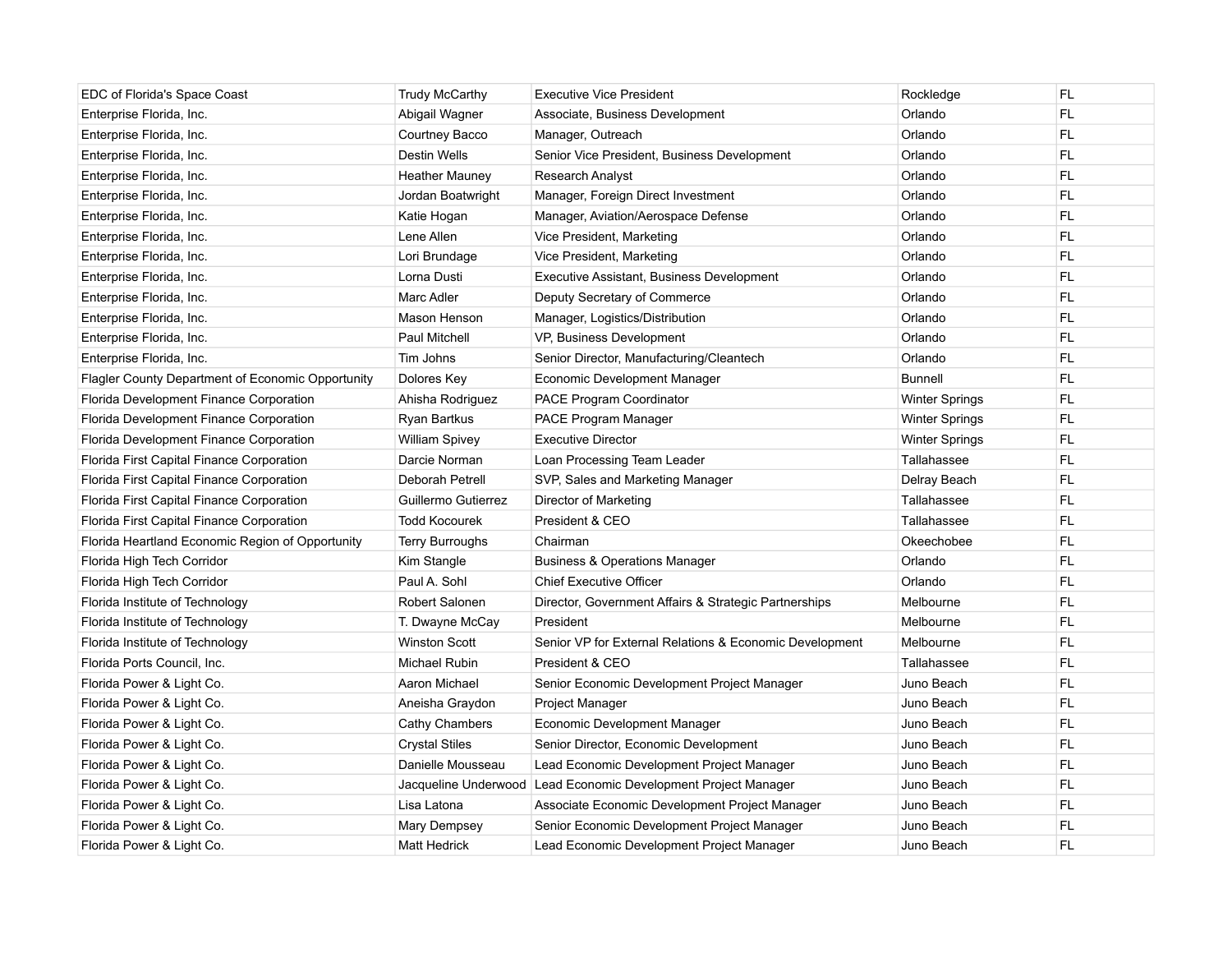| Florida Power & Light Co.                 | Pamela Rauch            | VP, External Affairs/Economic Development                                   | Juno Beach      | FL.       |
|-------------------------------------------|-------------------------|-----------------------------------------------------------------------------|-----------------|-----------|
| Florida Power & Light Co.                 | Sean Helton             | Senior Communications Specialist                                            | Juno Beach      | <b>FL</b> |
| Florida Power & Light Co.                 | <b>Sherry Ambrose</b>   | Economic Development Manager                                                | Juno Beach      | <b>FL</b> |
| Florida SBDC Network                      | <b>Beverly Byerts</b>   | Executive Director of Business Continuity & Strategic Partnership Pensacola |                 | FL        |
| Florida SBDC Network                      | Cheryl Kirby            | Chief Operating Officer, Deputy Director                                    | Pensacola       | <b>FL</b> |
| Florida SBDC Network                      | <b>Greg Britton</b>     | <b>Chief Executive Officer</b>                                              | Pensacola       | FL.       |
| Florida Trend                             | Andreea Redis-Coste     | Senior Market Director                                                      | St. Petersburg  | <b>FL</b> |
| <b>Florida Trend</b>                      | Anne Meyer              | <b>Marketing Director</b>                                                   | St. Petersburg  | <b>FL</b> |
| Florida Trend                             | Christine King          | Senior Market Director                                                      | St. Petersburg  | <b>FL</b> |
| <b>Florida Trend</b>                      | David Denor             | Publisher                                                                   | St. Petersburg  | <b>FL</b> |
| Florida Trend                             | Laura Armstrong         | Senior Market Director                                                      | St. Petersburg  | <b>FL</b> |
| FloridaMakes, Inc.                        | Amanda Marcusky         | Program Analyst                                                             | Orlando         | <b>FL</b> |
| FloridaMakes, Inc.                        | Amanda Starling         | Manager, Network Development                                                | Orlando         | <b>FL</b> |
| FloridaMakes, Inc.                        | June Wolfe              | Director of Network Engagement                                              | Orlando         | <b>FL</b> |
| FloridaMakes, Inc.                        | Kevin Carr              | <b>Chief Executive Officer</b>                                              | Orlando         | <b>FL</b> |
| FloridaMakes, Inc.                        | Zoraida Velasco         | Director, Strategic Programs & Partnerships                                 | Orlando         | <b>FL</b> |
| <b>FloridaRealtors</b>                    | Danielle Scoggins       | Office Public Policy                                                        | Orlando         | <b>FL</b> |
| FloridaRealtors                           | Jennifer Quinn          | Economist                                                                   | Orlando         | FL        |
| <b>FloridaRealtors</b>                    | Margy Grant             | <b>Chief Executive Officer</b>                                              | Orlando         | FL        |
| FloridaRealtors                           | Maria Grulich           | Director of Global Business                                                 | Orlando         | FL        |
| Florida's Great Northwest, Inc.           | Jennifer Conoley        | President & CEO                                                             | Niceville       | <b>FL</b> |
| Florida's Great Northwest, Inc.           | Kasey Killebrew         | Strategic Projects and Operations Manager                                   | Niceville       | FL        |
| Florida's Great Northwest, Inc.           | <b>Shane Chadwick</b>   | Business Intelligence & Marketing Manager                                   | Niceville       | <b>FL</b> |
| FloridaWest Economic Development Alliance | Danita Andrews          | Director, Business Development                                              | Pensacola       | <b>FL</b> |
| FloridaWest Economic Development Alliance | Scott Luth              | <b>Chief Executive Officer</b>                                              | Pensacola       | FL        |
| FSBDC at USF                              | Eileen Rodriguez        | <b>Regional Director</b>                                                    | Tampa           | <b>FL</b> |
| <b>FSBDC at USF</b>                       | Kris Manning            | Manager, Fiscal and Business Administration                                 | Tampa           | <b>FL</b> |
| Ft. Myers Community Redevelopment Agency  | <b>Antoine Williams</b> | <b>Assistant Director</b>                                                   | Ft. Myers       | <b>FL</b> |
| Ft. Myers Community Redevelopment Agency  | <b>Fred Burson</b>      | Board of Commissioners Chair                                                | Ft. Myers       | <b>FL</b> |
| Ft. Myers Community Redevelopment Agency  | Michele Hylton-Terry    | <b>Executive Director</b>                                                   | Ft. Myers       | FL.       |
| Gadsden County Development Council        | <b>Beth Cicchetti</b>   | <b>Executive Director</b>                                                   | Quincy          | <b>FL</b> |
| Greater Fort Lauderdale Alliance          | <b>Bob Swindell</b>     | President and CEO                                                           | Fort Lauderdale | <b>FL</b> |
| Greater Fort Lauderdale Alliance          | Carla Maldonado         | Director - Business Intelligence                                            | Fort Lauderdale | FL        |
| Greater Fort Lauderdale Alliance          | David Coddington        | <b>VP Business Development</b>                                              | Fort Lauderdale | <b>FL</b> |
| Greater Fort Lauderdale Alliance          | <b>Gail Bulfin</b>      | VP of Membership Development                                                | Fort Lauderdale | FL.       |
| Greater Fort Lauderdale Alliance          | Jack Bennings           | Director, Workforce Services                                                | Fort Lauderdale | <b>FL</b> |
| Greater Fort Lauderdale Alliance          | Maggie Gunther          | Vice President - Marketing and Communications                               | Fort Lauderdale | <b>FL</b> |
| Greater Fort Lauderdale Alliance          | Pierre Taschereau       | International Client Manager                                                | Fort Lauderdale | FL.       |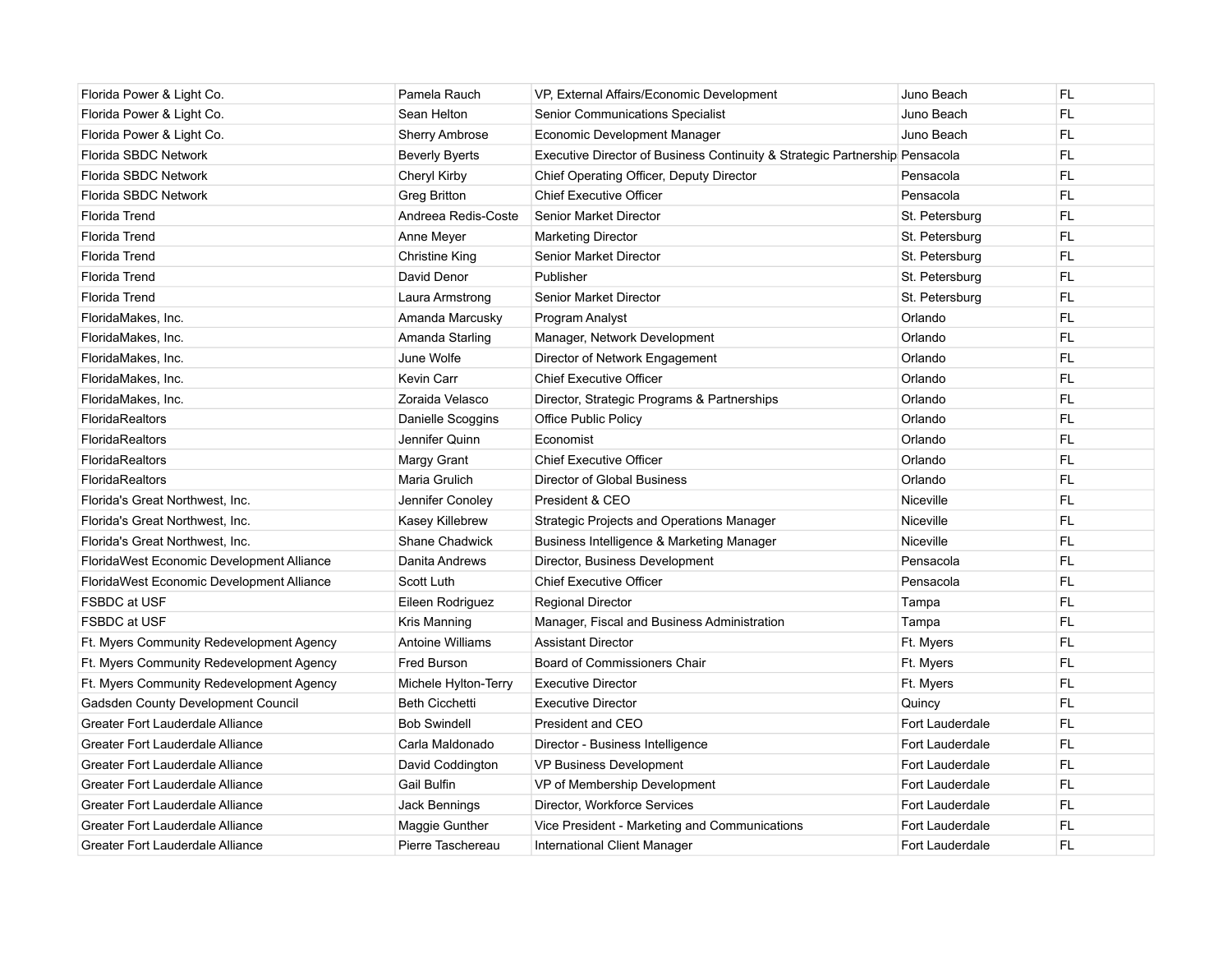| Greater Fort Lauderdale Alliance                                    | <b>Ron Drew</b>        | VP of Marketing and Communications                    | Fort Lauderdale    | FL        |
|---------------------------------------------------------------------|------------------------|-------------------------------------------------------|--------------------|-----------|
| Greater Fort Lauderdale Alliance                                    | Todd Holt              | Director Business Development                         | Fort Lauderdale    | FL.       |
| Greater Gainesville Chamber of Commerce                             | lan Fletcher           | COO & VP of Education & Talent Alignment              | Gainesville        | FL        |
| Greater Gainesville Chamber of Commerce                             | Landon Harrar          | Business Development & Investor Relations Coordinator | Gainesville        | FL.       |
| Greater Gainesville Chamber of Commerce                             | Staci-Ann Bertrand     | Senior Director of Economic Development               | Gainesville        | <b>FL</b> |
| Greater Naples Chamber of Commerce                                  | Julie A. Schmelzle     | Chair                                                 | <b>Naples</b>      | <b>FL</b> |
| Greater Naples Chamber of Commerce                                  | Michael Dalby          | President and CEO                                     | <b>Naples</b>      | FL        |
| GrowFL                                                              | Hannah Metevia         | Programming & Communications Manager                  | Orlando            | FL        |
| GrowFL                                                              | Jennifer Taylor        | President and CEO                                     | Orlando            | <b>FL</b> |
| <b>Gulf Power</b>                                                   | Bernard Johnson        | Regional Manager, Corporate External Affairs          | Pensacola          | <b>FL</b> |
| <b>Gulf Power</b>                                                   | <b>Rick Byars</b>      | <b>Regional Director</b>                              | Pensacola          | <b>FL</b> |
| <b>Gulf Power</b>                                                   | Sandy Sims             | Director of External Relations                        | Pensacola          | FL        |
| <b>Gulf Power</b>                                                   | <b>Verdell Hawkins</b> | Economic Development Manager                          | Pensacola          | <b>FL</b> |
| <b>Gulf Power</b>                                                   | <b>Wesley Hudgens</b>  | <b>Community Development Representative</b>           | Pensacola          | <b>FL</b> |
| Haines City Economic Development Council                            | Barbara Peck           |                                                       | <b>Haines City</b> | FL        |
| Haines City Economic Development Council                            | Cyndi Jantomaso        | President and CEO                                     | Haines City        | <b>FL</b> |
| <b>Hamilton County Development Authority</b>                        | <b>Chadd Mathis</b>    | <b>Executive Director</b>                             | Jasper             | <b>FL</b> |
| Hardee County Economic Development Council                          | <b>Bill Lambert</b>    | <b>Economic Development Director</b>                  | Wauchula           | <b>FL</b> |
| Hendry County Economic Development Council                          | <b>Keitha Daniels</b>  | Economic Developer                                    | LaBelle            | FL.       |
| Hendry County Economic Development Council                          | Olivia Molina          | Programs Manager                                      | LaBelle            | FL.       |
| Hernando County Office of Economic Development                      | Valerie Pianta         | Manager, Economic Development                         | <b>Brooksville</b> | <b>FL</b> |
| Highlands County Economic Development Commission   Jeff King        |                        | Economic Development Manager                          | Sebring            | FL.       |
| Highlands County Economic Development Commission Leah Sauls         |                        | Development Services Director                         | Sebring            | <b>FL</b> |
| Highlands County Economic Development Commission   Meghan DiGiacomo |                        | Executive Manager of Business & Economic Development  | Sebring            | <b>FL</b> |
| Hillsborough County Economic Development                            | Aislinn Stone          | <b>Cultural Affairs Officer</b>                       | Tampa              | FL        |
| Hillsborough County Economic Development                            | Carolyn Minor          | Manager, Entrepreneur Services                        | Tampa              | FL.       |
| Hillsborough County Economic Development                            | Corey McCaster         | Manager, Consulting Outreach                          | Tampa              | <b>FL</b> |
| Hillsborough County Economic Development                            | Danielle Moreda        | Community Services Program Coordinator I              | Tampa              | <b>FL</b> |
| Hillsborough County Economic Development                            | David Garza-Manahan    |                                                       | Tampa              | FL.       |
| Hillsborough County Economic Development                            | Diana Walker           |                                                       | Tampa              | <b>FL</b> |
| Hillsborough County Economic Development                            | Eric Lindstrom         | Manager, Competitive Sites                            | Tampa              | <b>FL</b> |
| Hillsborough County Economic Development                            | Even Cook              | Tourism Industry Analysis Coordinator                 | Tampa              | <b>FL</b> |
| Hillsborough County Economic Development                            | Evert Cabrera          |                                                       | Tampa              | <b>FL</b> |
| Hillsborough County Economic Development                            | Jaksa Petrovic         | Corporate Business Development Manager                | Tampa              | <b>FL</b> |
| Hillsborough County Economic Development                            | Janette Blanco         | Manager, Consulting Outreach                          | Tampa              | <b>FL</b> |
| Hillsborough County Economic Development                            | Jennifer Whelihan      | Manager in Economic Development Dept.                 | Tampa              | FL.       |
| Hillsborough County Economic Development                            | Jonah Katz             | Coordinator Competitive Site Analyst                  | Tampa              | FL        |
| Hillsborough County Economic Development                            | June Metcalf           | Senior Coordinator Tourism Industry Analysis          | Tampa              | FL        |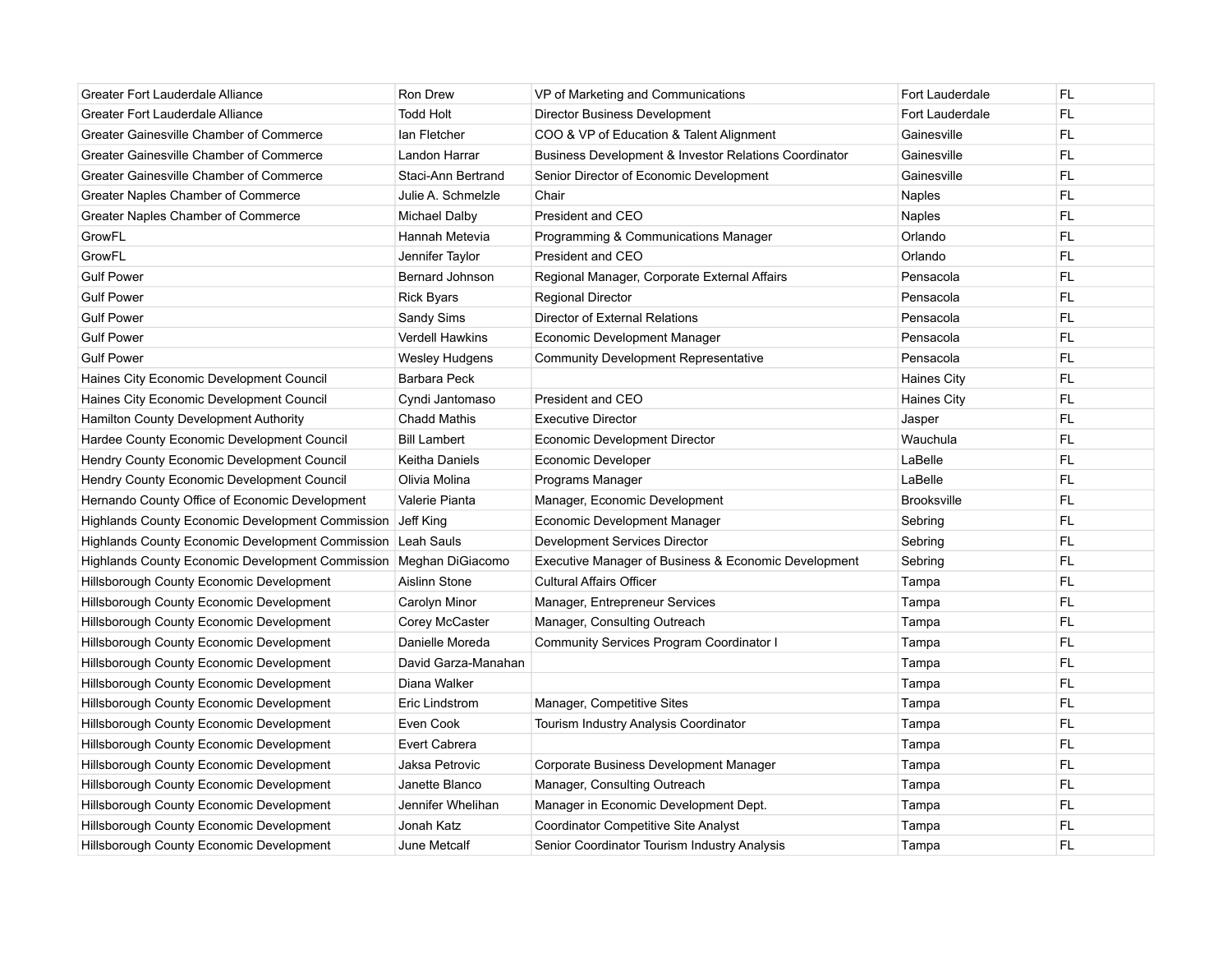| Hillsborough County Economic Development                           | Ken Jones               | Economic Development Manager                           | Tampa        | FL.       |
|--------------------------------------------------------------------|-------------------------|--------------------------------------------------------|--------------|-----------|
| Hillsborough County Economic Development                           | Lisa Hill               |                                                        | Tampa        | FL.       |
| Hillsborough County Economic Development                           | Lynn Kroesen            | Manager, Entrepreneur Collaborative Center             | Tampa        | FL.       |
| Hillsborough County Economic Development                           | Rebecca Hessinger       | Manager, Industry Strategic Initiatives                | Tampa        | FL.       |
| Hillsborough County Economic Development                           | Rick Janson             | <b>Training Coordinator</b>                            | Tampa        | FL.       |
| Hillsborough County Economic Development                           | Rita Sauri              | Special Projects Coordinator                           | Tampa        | FL.       |
| Hillsborough County Economic Development                           | <b>Robert Pierce</b>    |                                                        | Tampa        | FL.       |
| Hillsborough County Economic Development                           | Ronald Barton           | Assistant County Administrator for Economic Prosperity | Tampa        | FL.       |
| Hillsborough County Economic Development                           | Shawn Ferguson          | Manager, Consulting Outreach                           | Tampa        | <b>FL</b> |
| Hillsborough County Economic Development                           | Simon Bollin            | Manager, Agribusiness & Industry Development           | Tampa        | FL        |
| Hillsborough County Economic Development                           | Tammie Williams         | Senior Administrative Specialist                       | Tampa        | FL.       |
| Hillsborough County Economic Development                           | Theresa Kempa           | Minority - Disadvantaged Business Manager              | Tampa        | FL        |
| Hillsborough County Economic Development                           | Valerie Ferrell         | Senior Coordinator Redevelopment Site Analyst          | Tampa        | FL.       |
| Indian River County Chamber of Commerce                            | Andi Smith              | <b>Business Expansion Manager</b>                      | Vero Beach   | FL.       |
| Indian River County Chamber of Commerce                            | Dori Stone              | President                                              | Vero Beach   | <b>FL</b> |
| Indian River County Chamber of Commerce                            | <b>Helene Caseltine</b> | Economic Development Director                          | Vero Beach   | FL        |
| Jackson County Economic Development Committee, Inc Tiffany Garling |                         | Interim Executive Director                             | Marianna     | FL        |
| Jackson County Economic Development Committee, Inc Zach Gilmore    |                         | Director of Business Development                       | Marianna     | FL.       |
| Jacksonville Office of Economic Development                        | Ed Randolph             | Director of Business Development                       | Jacksonville | FL        |
| Jacksonville Office of Economic Development                        | <b>Kirk Wendland</b>    | <b>Executive Director</b>                              | Jacksonville | FL.       |
| Jacksonville Office of Economic Development                        | Paul Crawford           | <b>Deputy Director</b>                                 | Jacksonville | FL.       |
| <b>JAXUSA Partnership</b>                                          | Aaron Bowman            | Senior Vice President                                  | Jacksonville | FL.       |
| <b>JAXUSA Partnership</b>                                          | Anna Lebesch, Ed.D.     | Vice President, Talent Development                     | Jacksonville | FL.       |
| JAXUSA Partnership                                                 | Aundra Wallace          | President                                              | Jacksonville | FL.       |
| <b>JAXUSA Partnership</b>                                          | Gregory B. Anderson     | Vice President, Business Development                   | Jacksonville | FL.       |
| <b>JAXUSA Partnership</b>                                          | Heidi Jameson           | Director, Business Development                         | Jacksonville | FL        |
| JAXUSA Partnership                                                 | John Freeman            | Director                                               | Jacksonville | FL.       |
| <b>JAXUSA Partnership</b>                                          | Lyndsay Rossman         | Director of Marketing                                  | Jacksonville | FL.       |
| <b>JAXUSA Partnership</b>                                          | <b>Tori Foster</b>      | Coordinator, Business Development                      | Jacksonville | FL.       |
| JEA                                                                | <b>Berdell Knowles</b>  | Government Relations Specialist                        | Jacksonville | FL.       |
| <b>JEA</b>                                                         | Kurtis Wilson           | Interim Chief of Government Affairs                    | Jacksonville | FL.       |
| JEA                                                                | Renee Goode             | Government Relations Specialist                        | Jacksonville | FL.       |
| Jones Edmunds & Associates, Inc.                                   | <b>Kelly Flowers</b>    | <b>Marketing Director</b>                              | Gainesville  | FL        |
| Lake County Economic Growth                                        | Erika Greene            | Associate Director                                     | Groveland    | FL        |
| Lake County Economic Growth                                        | Mary Ellen Stern        | Interim Director of Elevate Lake                       | Groveland    | FL.       |
| Lake County Economic Growth                                        | <b>Tracy Garcia</b>     | Interim Executive Director                             | Groveland    | FL.       |
| Lake Wales Area Chamber of Commerce & EDC                          | Kevin Kieft             | President and CEO                                      | Lake Wales   | FL        |
| Lee County Economic Development Office                             | Dana Brunett            | Senior Business Development Specialist                 | Ft. Myers    | FL        |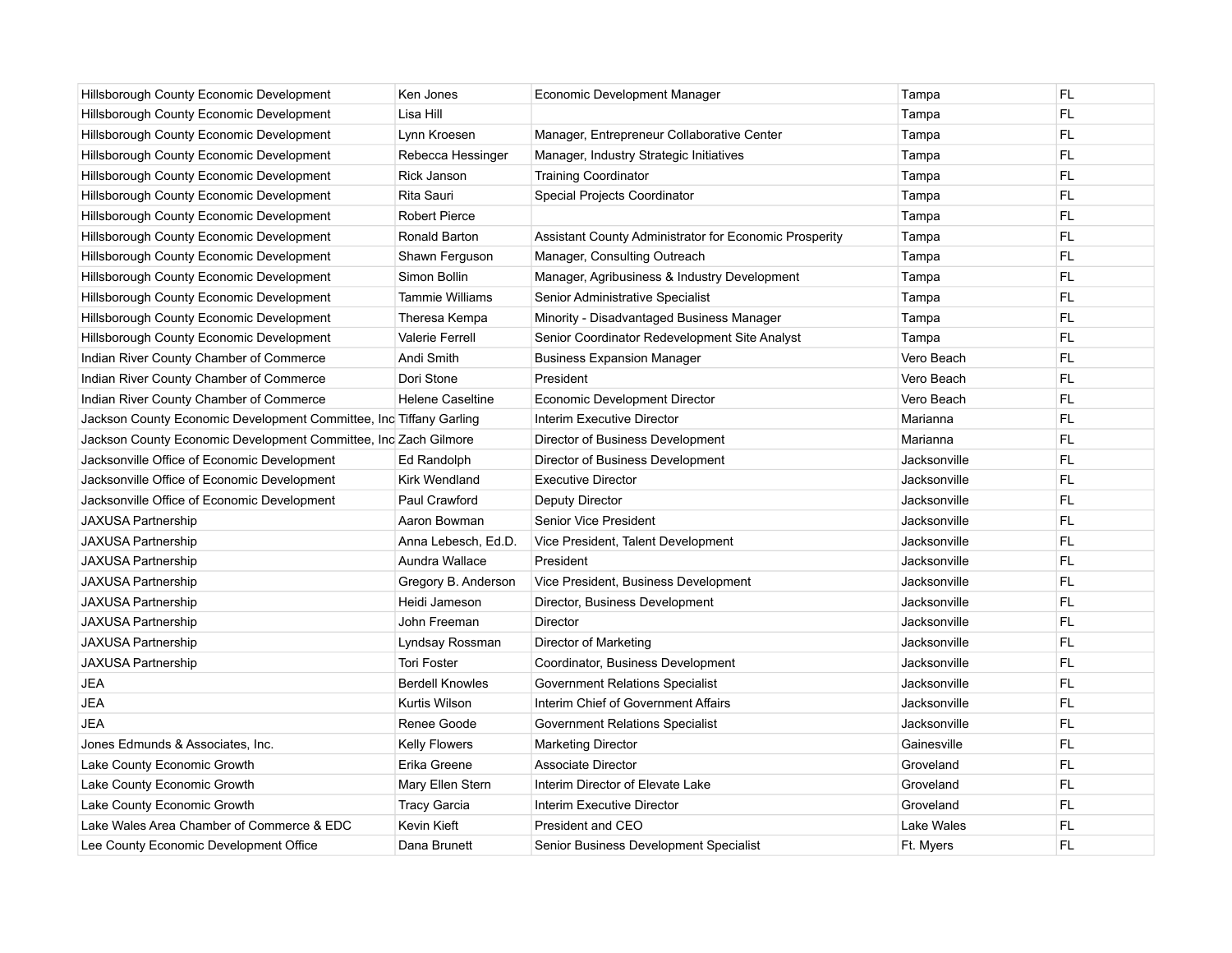| Lee County Economic Development Office                                                                        | John Talmage           | Director of Economic Development                               | Ft. Myers         | FL.       |
|---------------------------------------------------------------------------------------------------------------|------------------------|----------------------------------------------------------------|-------------------|-----------|
| Lee County Economic Development Office                                                                        | Pamela Johnson         | Deputy Director                                                | Ft. Myers         | <b>FL</b> |
| Lee County Economic Development Office                                                                        | <b>Tatum Walker</b>    | Business Developer - Partnerships & Entrepreneurial Activities | Ft. Myers         | <b>FL</b> |
| Lee County Economic Development Office                                                                        | Warren Baucom          | Director, Partnerships & Entrepreneurial Activities            | Ft. Myers         | FL.       |
| Leon County Office of Economic Vitality                                                                       | Cristina Parades       | Director                                                       | Tallahassee       | <b>FL</b> |
| Leon County Office of Economic Vitality                                                                       | Darryl Jones           | <b>Deputy Director</b>                                         | Tallahassee       | <b>FL</b> |
| Leon County Office of Economic Vitality                                                                       | Drew Dietrich          | Deputy Director                                                | Tallahassee       | FL.       |
| Leon County Office of Economic Vitality                                                                       | Richard Fetcheck       | <b>OEV Business Manager</b>                                    | Tallahassee       | <b>FL</b> |
| Liberty Partners of Tallahassee, LLC                                                                          | Ethan S. Merchant      | Governmental Affairs Coordinator                               | Tallahassee       | <b>FL</b> |
| Liberty Partners of Tallahassee, LLC                                                                          | Gina Sisk              | <b>Executive Office Manager</b>                                | Tallahassee       | <b>FL</b> |
| Liberty Partners of Tallahassee, LLC                                                                          | Jennifer Green         | President & Owner                                              | Tallahassee       | <b>FL</b> |
| Liberty Partners of Tallahassee, LLC                                                                          | Katie Taff             | Director of Grants Management                                  | Tallahassee       | <b>FL</b> |
| Liberty Partners of Tallahassee, LLC                                                                          | Lance Kerwin           | Consultant                                                     | Tallahassee       | FL        |
| Liberty Partners of Tallahassee, LLC                                                                          | Melanie S. Bostick     | <b>Vice President</b>                                          | Tallahassee       | <b>FL</b> |
| Liberty Partners of Tallahassee, LLC                                                                          | Timothy L. Parson      | Director of Government Relations                               | Tallahassee       | <b>FL</b> |
| Manatee County EDO                                                                                            | Bruno Kapacinskas      | <b>Business Resource Manager</b>                               | <b>Bradenton</b>  | <b>FL</b> |
| Manatee County EDO                                                                                            | Ruth Buchanan          | Economic Development Manager                                   | <b>Bradenton</b>  | <b>FL</b> |
| Manatee County EDO                                                                                            | W. L. Che Barnett      | Redevelopment Coordinator                                      | <b>Bradenton</b>  | <b>FL</b> |
| <b>MetroPower</b>                                                                                             | <b>Todd Stevens</b>    | <b>Vice President</b>                                          | Jacksonville      | FL.       |
| Miami-Dade County Industrial Development Authority                                                            | James Wagner           | <b>Executive Director</b>                                      | Miami             | <b>FL</b> |
| Nassau County Economic Development Board                                                                      | Sherri Mitchell        | <b>Workforce Development Director</b>                          | Yulee             | <b>FL</b> |
| <b>Next Move Group</b>                                                                                        | Alex Metzger           | Co-Founder/President                                           | St. Louis         | <b>MO</b> |
| <b>Next Move Group</b>                                                                                        | <b>Brandon Nettles</b> | <b>Chief Operating Officer</b>                                 | New Orleans       | LA        |
| North Brevard Economic Development Zone                                                                       | <b>Troy Post</b>       | <b>Executive Director</b>                                      | <b>Titusville</b> | <b>FL</b> |
| North Florida Economic Development Partnership                                                                | Debby Kent             | <b>Event Coordinator</b>                                       | Tallahassee       | <b>FL</b> |
| North Florida Economic Development Partnership                                                                | Diane Scholz           | <b>Rural Economic Development Services</b>                     | Tallahassee       | FL        |
| North Florida Economic Development Partnership                                                                | Jeff Hendry            | <b>Executive Director</b>                                      | Tallahassee       | <b>FL</b> |
| Nova Engineering and Environmental                                                                            | John Hinton            | <b>Energy Sector Leader</b>                                    | Kennesaw          | GA        |
| Nova Engineering and Environmental                                                                            | Melissa Caruso         | Strategic Client Development Leader                            | Orlando           | <b>FL</b> |
| Nova Engineering and Environmental                                                                            | Thomas Hruby           | Vice President / Transportation Sector Leader                  | Kennesaw          | GA        |
| Okeechobee County Economic Development Corporatio Kaylee King                                                 |                        | <b>Business Development Manager</b>                            | Okeechobee        | <b>FL</b> |
| Opportunity Florida                                                                                           | Lauren Morris          |                                                                | Marianna          | <b>FL</b> |
| Opportunity Florida                                                                                           | Roy Baker              | Director                                                       | Marianna          | <b>FL</b> |
| Orange County Office of Economic, Trade and Tourism L Andrea Wesser-Brawne Innovation and Emerging Technology |                        |                                                                | Orlando           | FL        |
| Orange County Office of Economic, Trade and Tourism L Eric Ushkowitz                                          |                        | Economic Development Administrator                             | Orlando           | FL        |
| Orange Data                                                                                                   | <b>Allison Smith</b>   | <b>Business Development</b>                                    | Orlando           | <b>FL</b> |
| Orange Data                                                                                                   | Alyssa Hubbell         |                                                                | Orlando           | FL        |
| Orange Data                                                                                                   | Carolyn Gatch          | <b>Business Development</b>                                    | Orlando           | <b>FL</b> |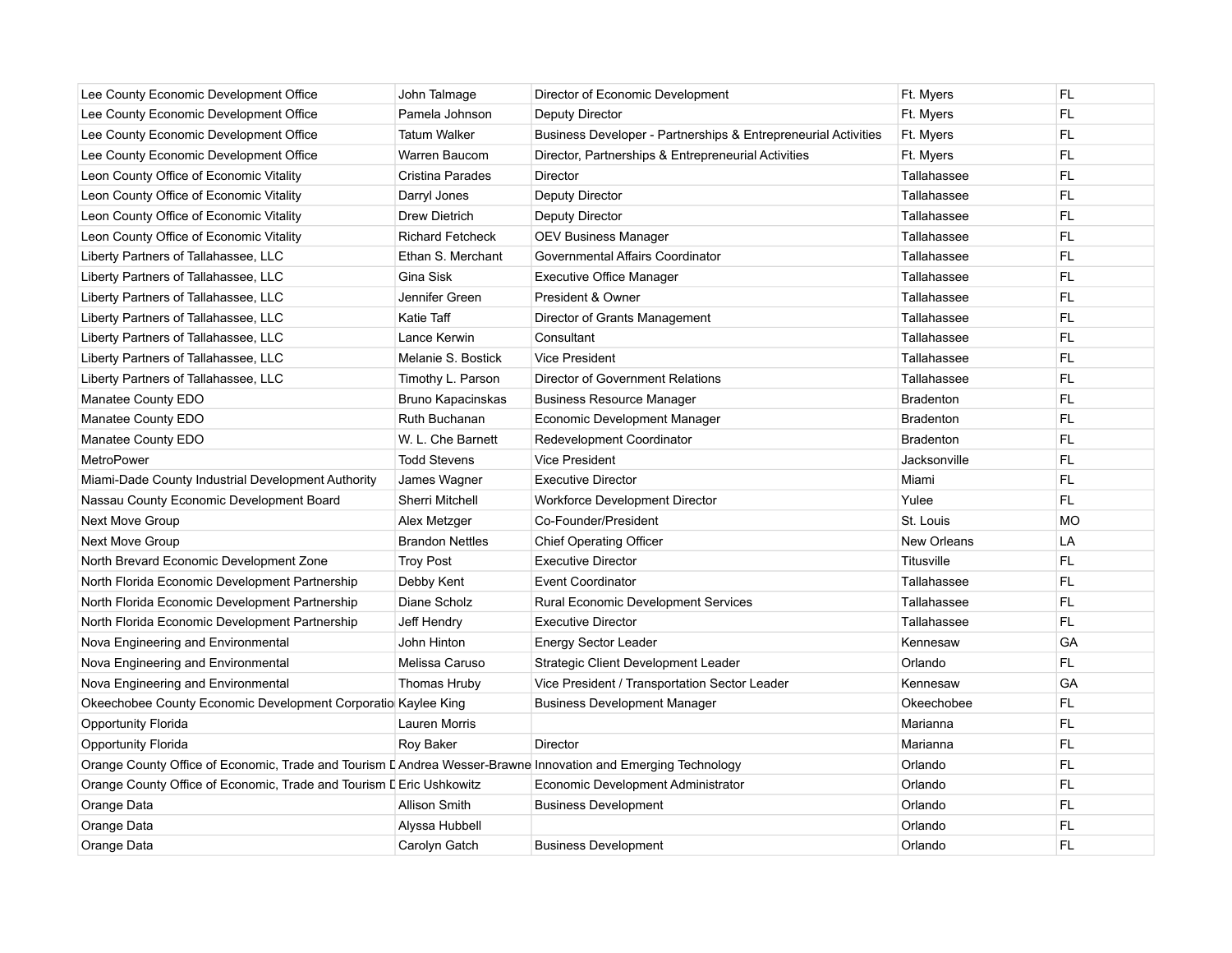| Orange Data                                    | David Harrington      |                                                                          | Orlando         | FL.       |
|------------------------------------------------|-----------------------|--------------------------------------------------------------------------|-----------------|-----------|
| Orange Data                                    | Maritza Perez         | <b>Production Manager</b>                                                | Orlando         | <b>FL</b> |
| Orange Data                                    | <b>Stewart Holley</b> | <b>Chief Executive Officer</b>                                           | Orlando         | <b>FL</b> |
| Orlando Economic Partnership                   | Casey Barnes          | Vice President, Business Development                                     | Orlando         | FL.       |
| Orlando Economic Partnership                   | Casey Evans           | Associate Director, Business Development                                 | Orlando         | <b>FL</b> |
| Orlando Economic Partnership                   | <b>Crystal Sircy</b>  | Chief Operating Officer & Senior Vice President, Business Develd Orlando |                 | <b>FL</b> |
| Orlando Economic Partnership                   | Nicholas Abrahams     | Chief of Staff                                                           | Orlando         | FL        |
| Osceola County Economic Development Department | Christina Morris      | <b>CRA Director</b>                                                      | Kissimmee       | <b>FL</b> |
| Osceola County Economic Development Department | David Buchheit        | <b>Executive Director</b>                                                | Kissimmee       | <b>FL</b> |
| Osceola County Economic Development Department | Vianed Aldebol        | Strategic Initiatives Specialist                                         | Kissimmee       | <b>FL</b> |
| Palm Beach County                              | Amanda Hughes         | Economic Development Specialist                                          | West Palm Beach | FL.       |
| Palm Beach County                              | <b>Beverley Reid</b>  | <b>Business Compliance Manager</b>                                       | West Palm Beach | FL        |
| Palm Beach County                              | Ebony Bruton          | <b>Economic Development Analyst</b>                                      | West Palm Beach | <b>FL</b> |
| Palm Beach County                              | Meri Weymer           | Business & Economic Development Manager                                  | West Palm Beach | FL        |
| Palm Beach County                              | Sherry Howard         | Deputy Director                                                          | West Palm Beach | <b>FL</b> |
| Palm Beach County                              | Stacey Amodio         | <b>Business Coordinator</b>                                              | West Palm Beach | <b>FL</b> |
| Palm Beach County                              | Valerie Alleyne       | Economic Development Analyst                                             | West Palm Beach | <b>FL</b> |
| Pasco County Board of County Commissioners     | David Engel           | <b>Economic Growth Director</b>                                          | New Port Richey | <b>FL</b> |
| Pasco County Board of County Commissioners     | <b>Steve Smith</b>    | <b>Business Analyst</b>                                                  | New Port Richey | <b>FL</b> |
| Pasco Economic Development Council             | <b>Bill Cronin</b>    | President & CEO                                                          | Lutz            | FL.       |
| <b>Pinellas County Economic Development</b>    | Andrea Falvey         | <b>Business Manager</b>                                                  | Clearwater      | FL        |
| <b>Pinellas County Economic Development</b>    | Aubri Shauger-Haley   | <b>Business Development Manager</b>                                      | Clearwater      | <b>FL</b> |
| <b>Pinellas County Economic Development</b>    | <b>Becky Wills</b>    | <b>Accounting Services Coordinator</b>                                   | Clearwater      | <b>FL</b> |
| <b>Pinellas County Economic Development</b>    | <b>Brent Barkway</b>  | <b>Business Manager</b>                                                  | Clearwater      | <b>FL</b> |
| Pinellas County Economic Development           | Carolyn Murray        | <b>Business Assistance Specialist</b>                                    | Clearwater      | <b>FL</b> |
| <b>Pinellas County Economic Development</b>    | Cindy Margiotta       | Senior Economic Development Manager                                      | Clearwater      | <b>FL</b> |
| <b>Pinellas County Economic Development</b>    | Cleo Mizutani         | <b>Administrative Support Specialist</b>                                 | Clearwater      | FL.       |
| <b>Pinellas County Economic Development</b>    | Corey McCaster        | Small Business Development Manager                                       | Clearwater      | FL        |
| <b>Pinellas County Economic Development</b>    | Cynthia Johnson       | Economic Development Director                                            | Clearwater      | <b>FL</b> |
| <b>Pinellas County Economic Development</b>    | Debra Schweikowsky    | <b>Business Development Manager</b>                                      | Clearwater      | FL.       |
| <b>Pinellas County Economic Development</b>    | Dede Haggerty         | <b>Business Assistance Specialist</b>                                    | Clearwater      | <b>FL</b> |
| <b>Pinellas County Economic Development</b>    | Jenee Skipper         | <b>Business Assistance Specialist</b>                                    | Clearwater      | <b>FL</b> |
| <b>Pinellas County Economic Development</b>    | Karisa Rojas-Norton   | Public Relations and Media Manager                                       | Clearwater      | <b>FL</b> |
| <b>Pinellas County Economic Development</b>    | Kurt Forester         | <b>Business Development Manager</b>                                      | Clearwater      | <b>FL</b> |
| <b>Pinellas County Economic Development</b>    | Rhonda Caruso         | <b>Business Assistance Specialist</b>                                    | Clearwater      | <b>FL</b> |
| <b>Pinellas County Economic Development</b>    | <b>Scott Talcott</b>  | <b>Business Development Manager</b>                                      | Clearwater      | <b>FL</b> |
| <b>Pinellas County Economic Development</b>    | Suzanne Christman     | Senior Manager                                                           | Clearwater      | FL        |
| <b>Pinellas County Economic Development</b>    | <b>Teresa Taylor</b>  | Office Specialist 2                                                      | Clearwater      | <b>FL</b> |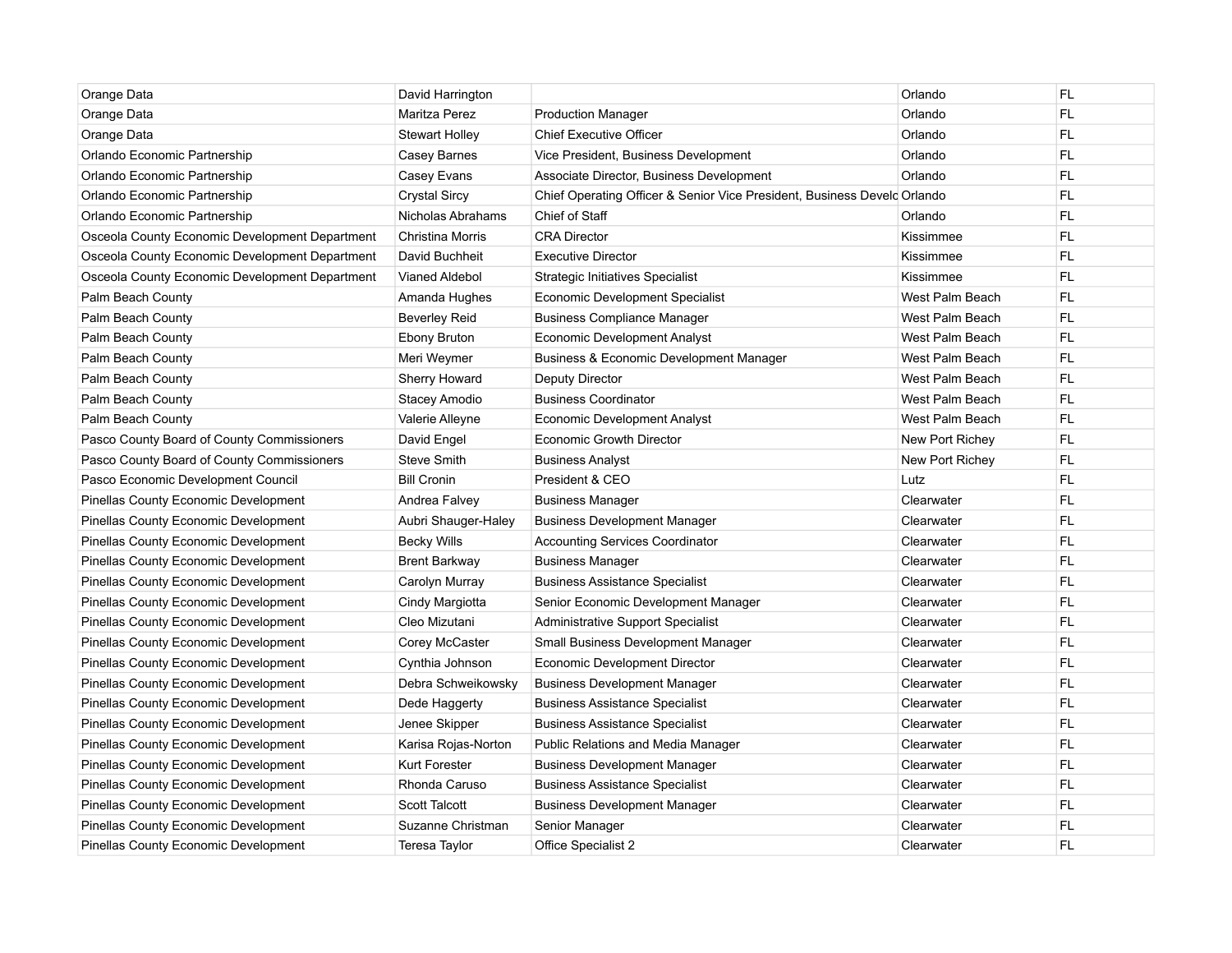| <b>Pinellas County Economic Development</b>                       | Vanessa Watkins         | <b>Business Assistance Specialist</b>            | Clearwater               | FL.       |
|-------------------------------------------------------------------|-------------------------|--------------------------------------------------|--------------------------|-----------|
| <b>Pinellas County Economic Development</b>                       | <b>Yolanda Cowart</b>   | <b>Business Development Manager</b>              | Clearwater               | FL        |
| PowerSouth Energy Cooperative                                     | <b>Scarlett Phaneuf</b> | <b>Economic Development Representative</b>       | Miramar Beach            | <b>FL</b> |
| <b>ProspEquity Partners</b>                                       | <b>Stuart Rogel</b>     | Partner, Chief Development Officer               | Tampa                    | FL        |
| Putnam County Chamber of Commerce                                 | Dana Cameron Jones      | President                                        | Palatka                  | <b>FL</b> |
| Regional Economic Consulting Group                                | Clyde Diao              | Founder                                          | Tampa                    | <b>FL</b> |
| Regional Economic Consulting Group                                | <b>Jared Parker</b>     | <b>Economic Consultant</b>                       | Tampa                    | FL        |
| Santa Rosa Economic Development Office                            | Shannon Ogletree        | <b>Executive Director</b>                        | Milton                   | <b>FL</b> |
| Santa Rosa Economic Development Office                            | <b>Tina Stewart</b>     | <b>Business Development Manager</b>              | Milton                   | <b>FL</b> |
| Seminole County Government                                        | Dana Carr               | <b>Business Development Manager</b>              | Sanford                  | FL        |
| Seminole Electric Cooperative                                     | Kyle Wood               | Manager of Load Forecasting and Member Analytics | Tampa                    | <b>FL</b> |
| Seminole Electric Cooperative                                     | Ryan Hart               | Manager, Communications & Energy Policy          | Tampa                    | <b>FL</b> |
| Space Florida                                                     | Frank DiBello           | President                                        | Merritt Island           | FL.       |
| Space Florida                                                     | <b>Matt Chesnut</b>     | Director of Business and Economic Development    | Merritt Island           | <b>FL</b> |
| St. Johns County Board of County Commissioners                    | Jennifer Zuberer        | <b>Economic Development Specialist</b>           | <b>St Augustine</b>      | <b>FL</b> |
| St. Johns County Board of County Commissioners                    | Joy Andrews             | <b>Assistant County Manager</b>                  | <b>St Augustine</b>      | FL.       |
| St. Johns County Chamber of Commerce                              | Cathy Newman            | Economic Development Manager                     | St. Augustine            | FL.       |
| St. Petersburg Area Economic Development Corporation J.P. Dubuque |                         | President                                        | Saint Petersburg         | FL        |
| <b>Sumter County Economic Development</b>                         | <b>Frank Calascione</b> | <b>Economic Development Director</b>             | Wildwood                 | FL        |
| Sumter County Economic Development                                | Jada Glover             | Economic Development Professional                | Wildwood                 | FL.       |
| Sumter County Economic Development                                | <b>Kristy Russell</b>   | Economic Development Specialist                  | Wildwood                 | <b>FL</b> |
| <b>Sunshine Water Services</b>                                    | <b>Chris Snow</b>       | Director of External Affairs                     | <b>Altamonte Springs</b> | FL        |
| <b>Sunshine Water Services</b>                                    | Gary Rudkin             | President                                        | <b>Altamonte Springs</b> | FL        |
| <b>Sunshine Water Services</b>                                    | Jared Deason            | FP&A Manager                                     | <b>Altamonte Springs</b> | <b>FL</b> |
| <b>Sunshine Water Services</b>                                    | Nate Carver             | Asset Manager                                    | <b>Altamonte Springs</b> | FL        |
| Suwannee County Economic Development Office                       | Jimmy Norris            | Economic Development Director                    | Live Oak                 | FL.       |
| Tampa Bay EDC                                                     | Adam Myers              | Senior Economic Development Manager              | Tampa                    | <b>FL</b> |
| Tampa Bay EDC                                                     | Alison Gelbaugh         | Economic Development Manager                     | Tampa                    | FL.       |
| Tampa Bay EDC                                                     | Anne Vega               | <b>Executive Coordinator</b>                     | Tampa                    | <b>FL</b> |
| Tampa Bay EDC                                                     | Craig Richard           | President/CEO                                    | Tampa                    | <b>FL</b> |
| Tampa Bay EDC                                                     | Dave Robinson           | Economic Development Manager                     | Tampa                    | FL        |
| Tampa Bay EDC                                                     | David Boyd              | Director of Investor Relations                   | Tampa                    | FL.       |
| Tampa Bay EDC                                                     | Hussain Shamseddine     | Digital Marketing Manager                        | Tampa                    | <b>FL</b> |
| Tampa Bay EDC                                                     | Jonathan Wolf           | Economic Development Manager                     | Tampa                    | FL.       |
| Tampa Bay EDC                                                     | Laura Fontanills        | Marketing and Communications Director            | Tampa                    | FL.       |
| Tampa Bay EDC                                                     | Michelle Bauer          | <b>Chief Operating Officer</b>                   | Tampa                    | <b>FL</b> |
| Tampa Bay EDC                                                     | <b>Nealy Wheat</b>      | <b>Chief Financial Officer</b>                   | Tampa                    | <b>FL</b> |
| Tampa Bay EDC                                                     | Robin DeSalvo           | <b>Market Research Analyst</b>                   | Tampa                    | <b>FL</b> |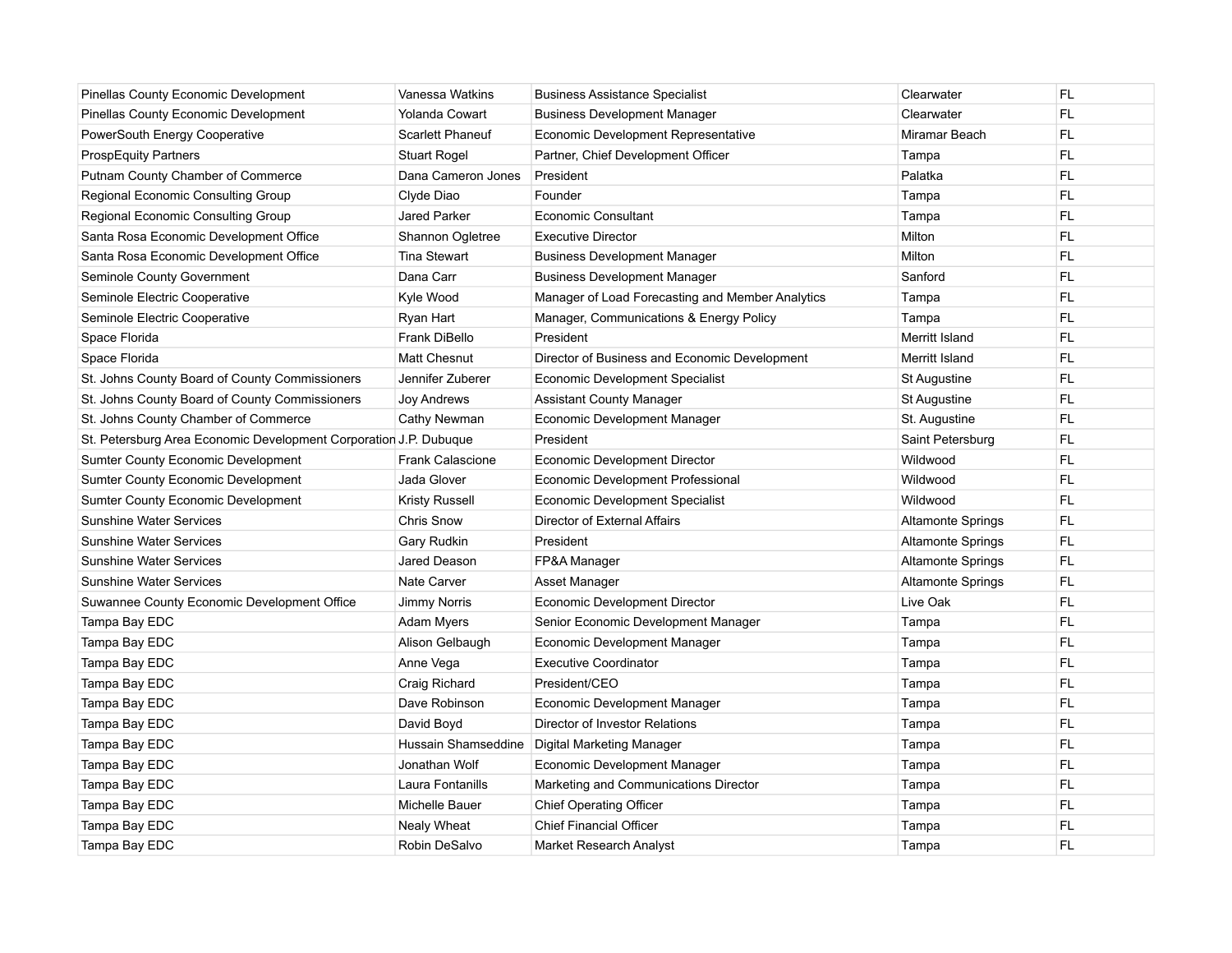| Tampa Bay EDC                                      | <b>Steve Morey</b>     | Senior VP Economic Development                                                 | Tampa              | <b>FL</b> |
|----------------------------------------------------|------------------------|--------------------------------------------------------------------------------|--------------------|-----------|
| Tampa Electric Company                             | James Adcock           | <b>Community Relations</b>                                                     | Tampa              | FL.       |
| Tampa Electric Company                             | Josh Baumgartner       | <b>Director External Affairs</b>                                               | Tampa              | <b>FL</b> |
| Tampa Electric Company                             | Julie Nail             | <b>Community Relations Coordinator</b>                                         | Tampa              | FL.       |
| Tampa Electric Company                             | <b>Nick Plott</b>      | <b>Community Relations</b>                                                     | Tampa              | FL.       |
| <b>Tampa Port Authority</b>                        | Paul Anderson          | President & CEO                                                                | Tampa              | FL.       |
| Team Volusia Economic Development Corporation      | <b>Heather Shubirg</b> | <b>Executive Vice President</b>                                                | Daytona Beach      | FL.       |
| Team Volusia Economic Development Corporation      | Keith Norden           | President & CEO                                                                | Daytona Beach      | FL        |
| Terracon                                           | Kendra Cassell         | <b>Client Development Manager</b>                                              | <b>Winter Park</b> | FL        |
| The Able Trust                                     | Allison Chase          | President & CEO                                                                | Tallahassee        | <b>FL</b> |
| The Able Trust                                     | Donna Wright           | Director of Development and Marketing                                          | Tallahassee        | <b>FL</b> |
| The Corridor - Florida Virtual Entrepreneur Center | <b>Ellen Andrews</b>   | Office Manager                                                                 | Heathrow           | FL        |
| The Corridor - Florida Virtual Entrepreneur Center | Michael Zaharios       | Program Director                                                               | Heathrow           | <b>FL</b> |
| The Corridor - Florida Virtual Entrepreneur Center | Roger Pynn             | President                                                                      | Heathrow           | FL.       |
| The Miami-Dade Beacon Council, Inc.                | Jaap Donath            | Senior Vice President, Research & Strategic Planning                           | Miami              | <b>FL</b> |
| The Miami-Dade Beacon Council, Inc.                | James Kohnstamm        | Executive Vice President, Economic Development                                 | Miami              | <b>FL</b> |
| The Miami-Dade Beacon Council, Inc.                | Maria Budet            | <b>Chief Marketing Officer</b>                                                 | Miami              | <b>FL</b> |
| The Miami-Dade Beacon Council, Inc.                | Mike Finney            | President & CEO                                                                | Miami              | FL.       |
| The Southern Group                                 | Carlo Fassi            | Associate                                                                      | Jacksonville       | <b>FL</b> |
| The Southern Group                                 | Chris Hagan            | <b>Managing Partner</b>                                                        | Jacksonville       | <b>FL</b> |
| The Southern Group                                 | Jim Gilmore            | Strategic Advisor                                                              | Jacksonville       | FL.       |
| The Southern Group                                 | Matt Brockelman        | <b>Managing Partner</b>                                                        | Jacksonville       | FL.       |
| The Southern Group                                 | <b>Taylor Mejia</b>    | Associate                                                                      | Jacksonville       | <b>FL</b> |
| <b>Union County</b>                                | James Williams         | <b>County Coordinator</b>                                                      | Lake Butler        | <b>FL</b> |
| University of Central Florida                      |                        | Maritza Martinez-Guerre Director of Community Relations & Economic Development | Orlando            | <b>FL</b> |
| <b>Veterans Florida</b>                            | Dan Barrow             | Communication & Marketing Director                                             | Tallahassee        | <b>FL</b> |
| <b>Veterans Florida</b>                            | Jeremy Sinnemaki       | <b>Entrepreneurship Director</b>                                               | Tallahassee        | <b>FL</b> |
| <b>Veterans Florida</b>                            | Joe Marino             | <b>Executive Director</b>                                                      | Tallahassee        | <b>FL</b> |
| Village of Indiantown                              | Althea Jefferson       | Community and Economic Development Director                                    | Indiantown         | <b>FL</b> |
| Village of Indiantown                              | Bonnie Landry          | <b>Planning Director</b>                                                       | Indiantown         | <b>FL</b> |
| Village of Indiantown                              | Howard Brown           | Manager                                                                        | Indiantown         | FL.       |
| VisionFirst Advisors LLC                           | Gray Swoope            | President & CEO                                                                | Tallahassee        | <b>FL</b> |
| <b>VisionFirst Advisors LLC</b>                    | Griff Salmon           | Principal                                                                      | <b>Winter Park</b> | <b>FL</b> |
| <b>VisionFirst Advisors LLC</b>                    | Nancy Blum-Heintz      | Senior Consultant                                                              | Tallahassee        | <b>FL</b> |
| Visit Central Florida                              | Marc Zimmerman         | Senior Economic Development Manager                                            | Auburndale         | FL        |
| Volusia County Economic Development                | Helga van Eckert       | Director of Economic Development                                               | Daytona Beach      | FL.       |
| Wakulla County Economic Development Council        | Julie Dennis           | <b>Economic Development Coordinator</b>                                        | Crawfordville      | FL.       |
| Walton County Economic Development Alliance        | <b>Bill Imfeld</b>     | <b>Executive Director</b>                                                      | Defuniak Springs   | FL.       |